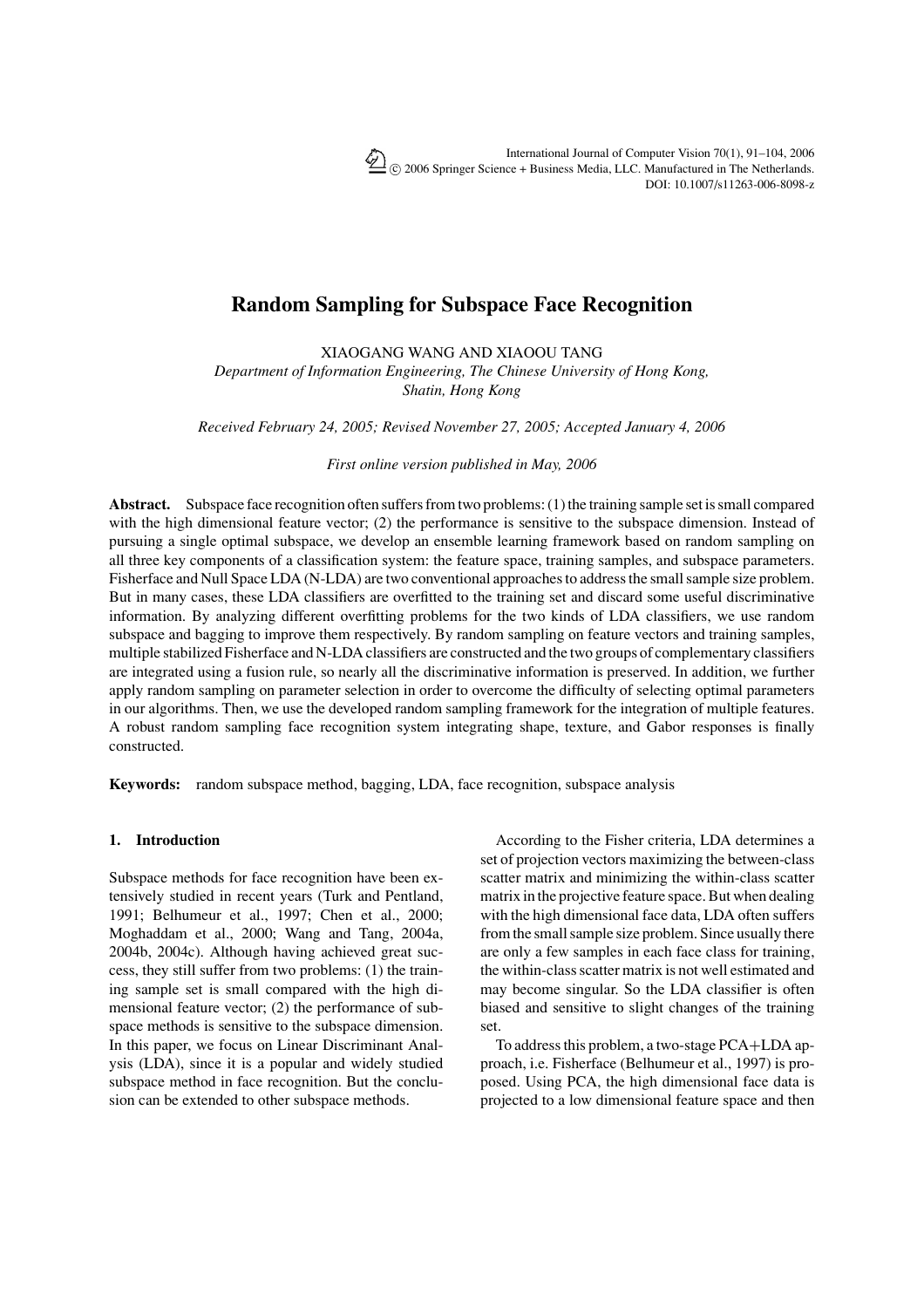LDA is performed in the low dimensional PCA subspace. Usually, the eigenfaces with small eigenvalues are removed in the PCA subspace. Since they may also encode some information helpful for recognition, their removal may introduce a loss of discriminant information. To construct a stable LDA classifier, the PCA subspace dimension depends on the training set size. When the PCA subspace dimension is relatively high, the constructed LDA classifier is often biased and unstable. The projection vectors may be greatly changed by the slight disturbance of noise on the training set. So when the training set is small, some discriminative information has to be discarded in order to construct a stable LDA classifier.

Chen et al. (2000) suggested that the null space spanned by the eigenvectors of the within-class scatter matrix with zero eigenvalues contains the most discriminative information. A LDA method in the null space of the within-class scatter matrix was proposed. It chose the projection vectors maximizing the between-class scatter matrix with the constraint that the within-class scatter matrix is zero. However, as explained in Chen et al. (2000), with the existence of noise, when the training sample number is large, the null space of the within-class scatter matrix becomes small, so much discriminative information outside this null space will be lost. The constructed classifier may also be over tuned to the training set.

In our previous work (Wang and Tang, 2004), based on a unified framework for subspace analysis, it is shown that LDA can be performed by three steps. Both Bayesian subspace analysis and PCA can be viewed as intermediate steps of LDA. It is shown that the subspace dimensions of the PCA subspace, the intrapersonal subspace, and the LDA subspace in the three steps can significantly affect the face recognition performance. It is a trade-off on how much noise and transformation difference is excluded, and how much intrinsic difference is retained. This eventually leads to the construction of a 3D parameter space that uses the three subspace dimensions as axes. The conventional subspace methods are all limited to local areas of the parameter space. Using this framework, much better recognition can be achieved by searching through the parameter space. However, the strategy to find the optimal parameters was not provided in that work. One possible way is to find the parameters based on experimental evaluation. But it is time consuming and requires to redesign the parameters for different applications.

Because of the complexity of face recognition problem, it is difficult to pursue a single optimal classifier to meet all the requirements. The methods described above all have distinctive shortcomings. Therefore, instead of developing a single optimal classifier, we propose an ensemble learning framework based on random sampling on all the three key components of a classifier: feature space, training samples, and parameter space. The complex face data distribution is learned through multiple subspaces. In our preliminary study (Wang and Tang, 2004), random subspace and bagging were applied to Fisherface and Null Space LDA (N-LDA) and achieved promising performance. In this paper, we conduct a more thorough study, and further extend random sampling to parameter space to complete our framework.

Random subspace (Kam Ho, 1998, 1999) and bagging (Breiman, 1996) are two popular random sampling techniques to enforce weak classifiers. In the random subspace method, a set of low dimensional subspaces is generated by randomly sampling from the original high dimensional feature vector and multiple classifiers constructed in random subspaces are combined in the final decision. In bagging, random bootstrap replicates are generated by sampling the training set. A classifier is constructed from each replicate, and the results of all the classifiers are finally integrated.

Both Fisherface and Null Space LDA (N-LDA) encounter the overfitting problem, but for different reasons. So we will improve them in different ways accordingly. In Fisherface, overfitting happens when the training set is small compared to the high dimensionality of the feature vector. We apply random subspace to reduce the feature vector dimension in order to decrease the discrepancy. In N-LDA, the null space is small when the training sample number is large. This problem can be alleviated by bagging, since each replicate has a smaller number of training samples. Both Fisherface and N-LDA discard some discriminative information. However, the two kinds of classifiers are also complementary, since they are computed in two orthogonal subspaces. Using a fusion rule we combine the two groups of classifiers together to form a more powerful and stable classifier that covers most of the face feature space thus preserves most of the discriminative information. To further boost the performance of the classifier, we also perform random sampling on the parameters of the classification system. This helps us to get around the difficult task of finding the optimal pa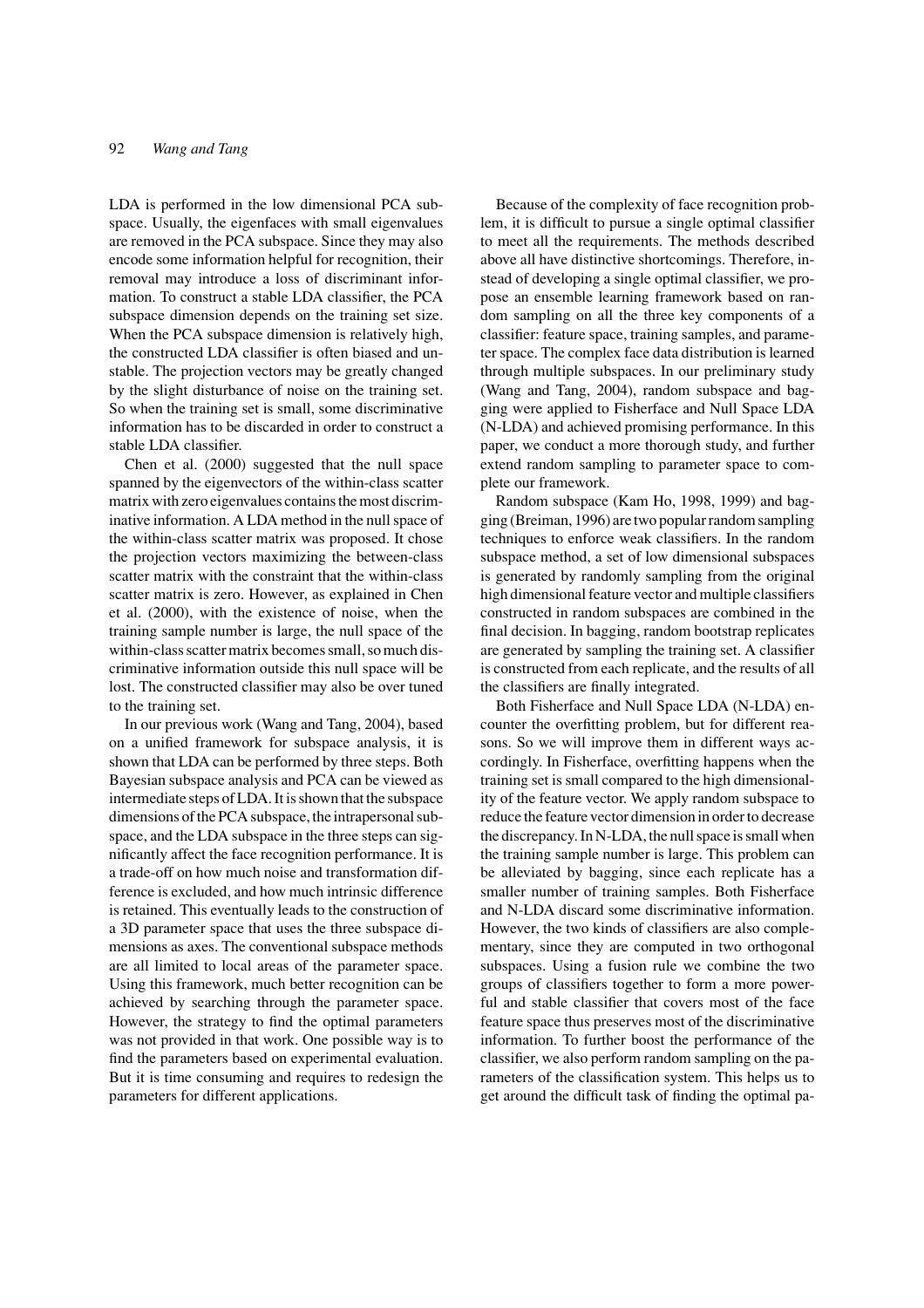rameters. Multiple LDA classifiers are constructed by randomly selecting the subspace dimension parameters and combined using a fusion rule. Experiments show that the fusion result is close to the classifier with optimal parameters and it avoids the performance drop because of incorrectly setting the parameters.

We also apply this random sampling approach to the integration of multiple features. Zhao et al. (2003) pointed out that both holistic feature and local features are crucial for face recognition, and have different contributions. Three typical kinds of features, shape, texture, and local Gabor wavelet responses are selected. They undergo a scale normalization and decorrelation by PCA to form a combined long feature vector. Although combining multiple features may worsen the small sample size problem of a traditional LDA, it can be easily resolved under our random sampling framework. The final random sampling face recognition system integrating shape, texture, and Gabor responses achieves 99.83% recognition accuracy for the XM2VTS database.

### **2. LDA Based Face Recognition**

In this section, we briefly review the two conventional LDA face recognition approaches, Fisherface and N-LDA. For appearance-based face recognition, a 2D face image is viewed as a vector with length *N* in the high dimensional image space. The training set contains *M* samples  $\{\vec{x}_i\}_{i=1}^M$  belonging to *L* individual classes  $\{X_j\}_{j=1}^L$ . LDA tries to find a set of projecting vectors *W* best discriminating different classes. According to the Fisher criteria, it can be achieved by maximizing the ratio of determinant of the between-class scatter matrix  $S_h$  and the determinant of the within-class scatter matrix  $S_w$ ,

$$
W = \arg \max \left| \frac{W^T S_b W}{W^T S_w W} \right|.
$$
 (1)

*Sb* and *S*<sup>w</sup> are defined as,

$$
S_w = \sum_{i=1}^{L} \sum_{\vec{x}_k \in X_i} (\vec{x}_k - \vec{m}_i)(\vec{x}_k - \vec{m}_i)^T, \qquad (2)
$$

$$
S_b = \sum_{i=1}^{L} n_i (\vec{m}_i - \vec{m}) (\vec{m}_i - \vec{m})^T, \qquad (3)
$$

where  $\vec{m}_i$  is the mean face for class  $X_i$  with  $n_i$  samples. *W* can be computed from the eigenvectors of  $S_w^{-1}S_b$ (Fukunnaga, 1991). The rank of  $S_w$  is at most  $M-L$ . But in face recognition, usually there are only a few samples for each class, and *M-L* is far smaller than the face vector length  $N$ . So  $S_w$  may become singular and it is difficult to compute  $S_w^{-1}$ .

In the Fisherface method (Belhumeur, 1997), the face data is first projected to a PCA subspace spanned by *M-L* largest eigenfaces. LDA is then performed in the  $M-L$  dimensional subspace, such that  $S_w$  is nonsingular. But in many cases, *M-L* dimensionality is still too high for the training set. When the training set is small,  $S_w$  is not well estimated. A slight disturbance of noise on the training set will greatly change the inverse of  $S_w$ . So the LDA classifier is often biased and unstable.

Different subspace dimensions are selected in other studies. In Monn and Phillips (1998), the dimension of PCA subspace was chosen as 40% of the total number of eigenfaces. In Swets and Weng (1996), the selected eigenfaces contains 95% of the total energy. They all remove eigenfaces with small eigenvalues. However, eigenvalue is not an indicator of the feature discriminability. In fact, the PCA subspace dimension depends on the training set. When the training set is small, some discriminative information has to be discarded in order to construct a stable LDA classifier.

Chen et al. (2000) suggested that the null space of  $S_w$ , in which  $W^T S_w W = 0$ , also contains much discriminative information. It is possible to find some projection vectors *W* satisfying  $W^T S_w W = 0$  and  $W^T S_b W \neq 0$ , thus the Fisher criteria in Eq. (1) definitely reaches its maximum value. A LDA approach in the null space of  $S_w$  was proposed. First, the null space of  $S_w$  is computed as,

$$
V^T S_w V = 0. \tag{4}
$$

The between-class scatter matrix is projected to the null space of  $S_w$ ,

$$
\tilde{S}_b = V^T S_b V. \tag{5}
$$

The LDA projection vectors are defined as  $W = V\Phi$ , where  $\Phi$  contains the eigenvectors of  $\tilde{S}_b$  with the largest eigenvalues.

N-LDA may also overfit the training set. The rank of  $S_w$ ,  $r(S_w)$  is bounded by min  $(M - L, N)$ . Because of the existence of noise,  $r(S_w)$  is almost equal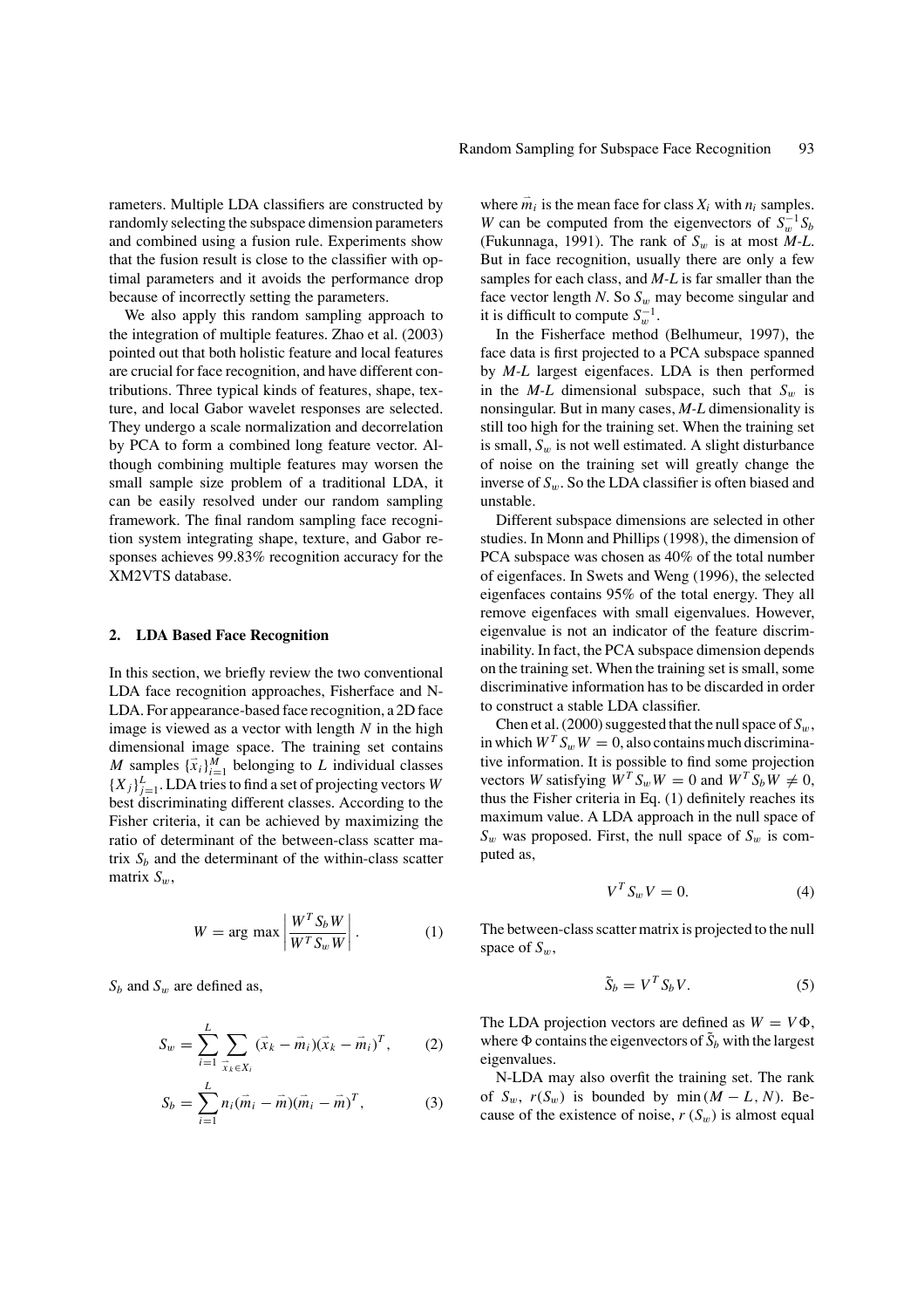to this bound. The dimension of the null space is max  $(0, N - M + L)$ . As shown by experiments in Chen et al., (2000), when the training sample number is large, the null space of  $S_w$  becomes small, thus much discriminative information outside this null space will be lost. An extreme case is that the training set is so large that we have *M*−*L* = *N*. Then no information can be obtained in this space, since the dimension of the null space is zero.

# **3. Random Sampling Based LDA for Face Recognition**

The above LDA approaches have two common problems: the constructed classifier is unstable and much discriminative information is discarded. In this section, we use random sampling to improve LDA based face recognition. We construct many weak classifiers and combine them into a powerful decision rule. Although Fisherface and N-LDA share the same kind of problems, they are due to different reasons. According to the cause of the problem, we design different random sampling algorithms to improve the two LDA methods. We then combine two improved methods in a multiclassifier structure.

### *3.1. Random Sampling in Feature Space*

Although the dimension of image space is very high, only part of the full space contains discriminant information. This subspace is spanned by all the eigenvectors of the ensemble covariance matrix with nonzero eigenvalues. For the covariance matrix computed from *M* training samples, there are at most *M*−*1* eigenvectors with nonzero eigenvalues. On the remaining eigenvectors with zero eigenvalues, all the training samples have zero projections and no discriminative information can be obtained. Therefore we first project the high dimensional image data to the *M*−*1* dimension PCA subspace before random sampling.

In Fisherface, overfitting happens when the training set is relatively small compared to the high dimensionality of the feature vector. In order to construct a stable LDA classifier, we sample a small subset of features to reduce discrepancy between the training set size and the feature vector length. Using such a random sampling method, we construct a multiple number of stable LDA classifiers. We then combine these classifiers to construct a more powerful classifier that covers the entire feature space without losing discriminant information. The proposed random subspace LDA algorithm contains the following steps:

At the training stage,

- (1) Apply PCA to the face training set. All the eigenfaces with zero eigenvalues are removed, and *M*−*1* eigenfaces  $U_t = \{u_1, \ldots, u_{M-1}\}\$ are retained as candidates to construct random subspaces.
- (2) Generate *K* random subspaces  $\{S_i\}_{i=1}^K$ . Each random subspace  $S_i$  is spanned by  $N_0 + N_1$  dimensions. The first  $N_0$  dimensions are fixed as the  $N_0$ largest eigenfaces in  $U_t$ . The remaining  $N_1$  dimensions are randomly selected from the other  $M - 1 - N_0$  eigenfaces in  $U_t$ .
- (3) *KLDA* classifiers  $\{C_i(x)\}\$ are constructed from the *K* random subspaces.

At the recognition stage,

- (1) The input face data is projected to *K* random subspaces and fed to *K* LDA classifiers in parallel.
- (2) The outputs of the *K* LDA classifiers are combined using a fusion scheme to make the final decision.

This algorithm has several novelty features. First, this is the first time that random subspace is applied to face recognition. Second, unlike the traditional random subspace method that samples the original feature vector directly, our algorithm samples in the PCA subspace. We first remove all the eigenfaces with zero eigenvalues, because all the training samples have zero projections on these vectors. The dimension of feature space is first greatly reduced without loss on discriminative information. After PCA, the features on different eigenfaces are uncorrelated, thus are more independent. Better accuracy can be achieved if different random subspaces are more independent from each other (Kuncheva et al., 2001).

Third, our random subspace is not completely random. The random subspace is composed of two parts. The first  $N_0$  dimensions are fixed as the  $N_0$  largest eigenfaces, and the remaining  $N_1$  dimensions are randomly selected from  $\{u_{M-N_0-1}, \ldots, u_{M-1}\}$ . The  $N_0$  largest eigenfaces encode much face structural information. If they are not included in the random subspace, the accuracy of LDA classifiers may be too low. Although many multiple classifier systems (Kittler and Roli) have been proposed to enforce weak classifiers, the fusion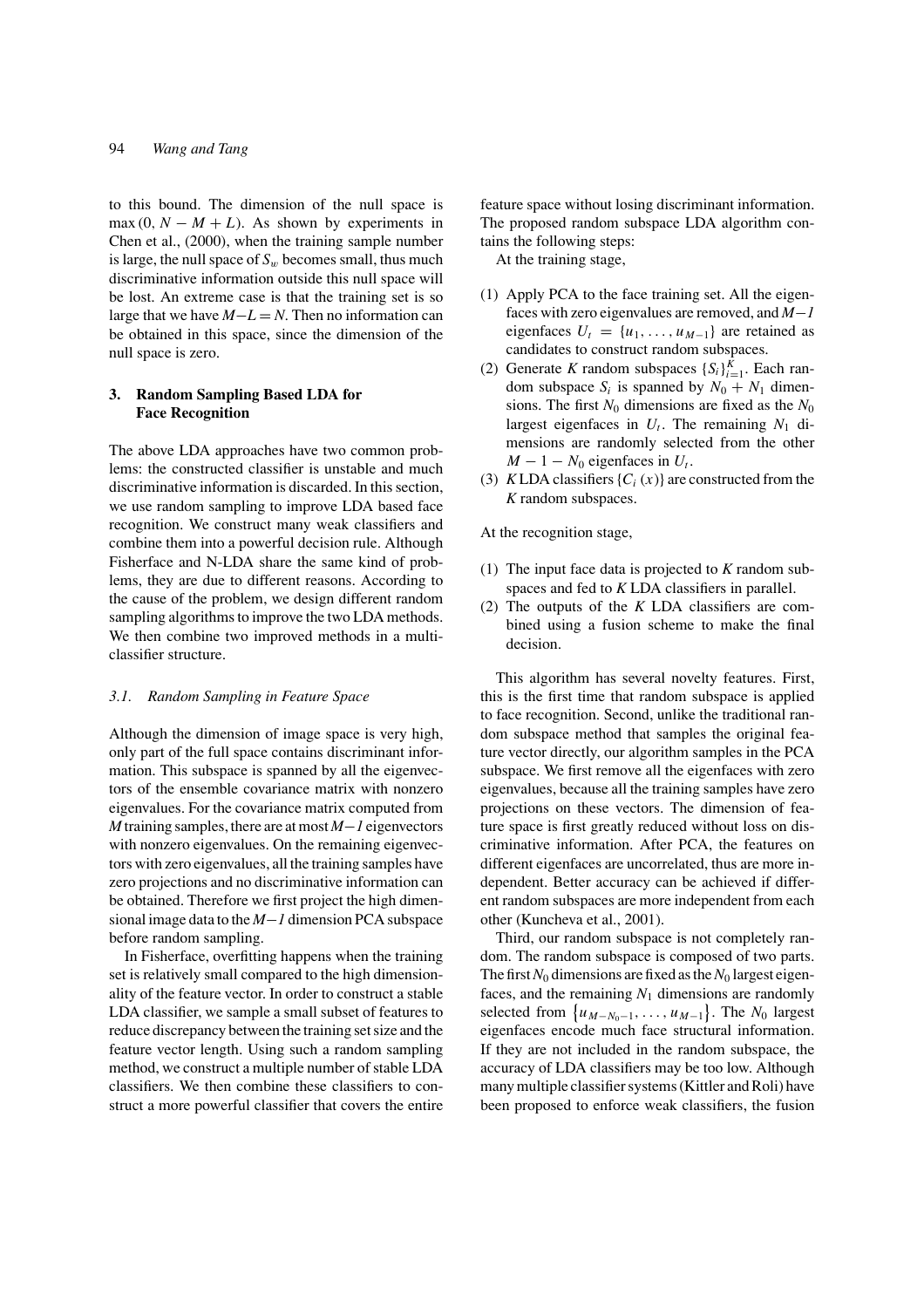method will be more complicated if each individual LDA classifier is poor. In our approach, LDA classifier in each random subspace has satisfactory accuracy. The  $N_1$  random diensions cover most of the remaining small eigenfaces. So the ensemble classifiers also have a certain degree of error diversity. Good performance can be achieved using very simple fusion rules such as majority voting.

### *3.2. Random Sampling on Training Samples*

Contrary to Fisherface, in N-LDA, the overfitting problem happens when the training sample number is large, since the null space is too small to contain enough discriminative information. This problem can be alleviated by bagging. In bagging, random bootstrap replicates are generated by sampling the training set, so each replicate has a smaller number of training samples. Based on this strategy, we propose the following algorithm:

- (1) Apply PCA to the face training set with *M* samples for *L* classes. Project all the face data to the *M*−*1* eigenfaces  $U_t = \{u_1, \ldots, u_{M-1}\}\$  with positive eigenvalues.
- (2) Generate *K* bootstrap replicates  $\{T_i\}_{i=1}^K$ . Each replicate contains the training samples of  $L_1$  individuals randomly selected from the *L* classes.
- (3) Construct a N-LDA classifier from each replicate and combine the multiple classifiers using a fusion rule.

Our algorithm randomly selects the individual classes, but does not randomly sample data within each class. This is because in face recognition usually there are a large number of people to be classified but there are very few samples in each class. For example, in our experiment, there are 295 people in the gallery and each personal has only two samples for training. Because human faces share similar intrapersonal variations, the N-LDA constructed from the replicate  $T_i$  also can distinguish persons outside  $T_i$ , although may not be optimal. The *K* classifiers can cover all the *L* classes in the training set.

# *3.3. Integrating Random Subspace and Bagging for LDA Based Face Recognition*

While Fisherface is computed from the principal subspace of  $S_w$ , in which  $W^T S_w W \neq 0$ , N-LDA is



*Figure 1*. Integrate multiple Fisherface and N-LDA classifiers generated by random sampling.  $C_i^F$  is the LDA classifier constructed from the random subspace  $S_i$  and  $C_i^N$  is the N-LDA classifier constructed from the bagging replicate  $T_i$ .

computed from its orthogonal subspace in which  $W^T S_w W = 0$ . Both of them discard some discriminative information. Fortunately, the information retained by the two classifiers complements each other. So we combine the two sets of complementary multiple LDA classifiers generated by random sampling to construct the final classifier as illustrated in Fig. 1.

Many methods on combining multiple classifiers have been proposed (Kittler and Roli; Xu et al., 1992; Ross and Jain, 2003; Hong and Jain, 1998; Kegelmeyer and Bowyer, 1997; Kuncheva, 2002; Yacoub et al., 1999). In this paper, we use two simple fusion rules to combine LDA classifiers: majority voting and sum rule. More complex combination algorithms may further improve the system performance.

**3.3.1. Majority Voting** Each LDA classifier  $C_k(x)$ assigns a class label to the input face data,  $C_k(x) = i$ . We represent this event as a binary function,

$$
T_k (x \in X_i) = \begin{cases} 1, C_k (x) = i \\ 0, \text{ otherwise} \end{cases} . \tag{6}
$$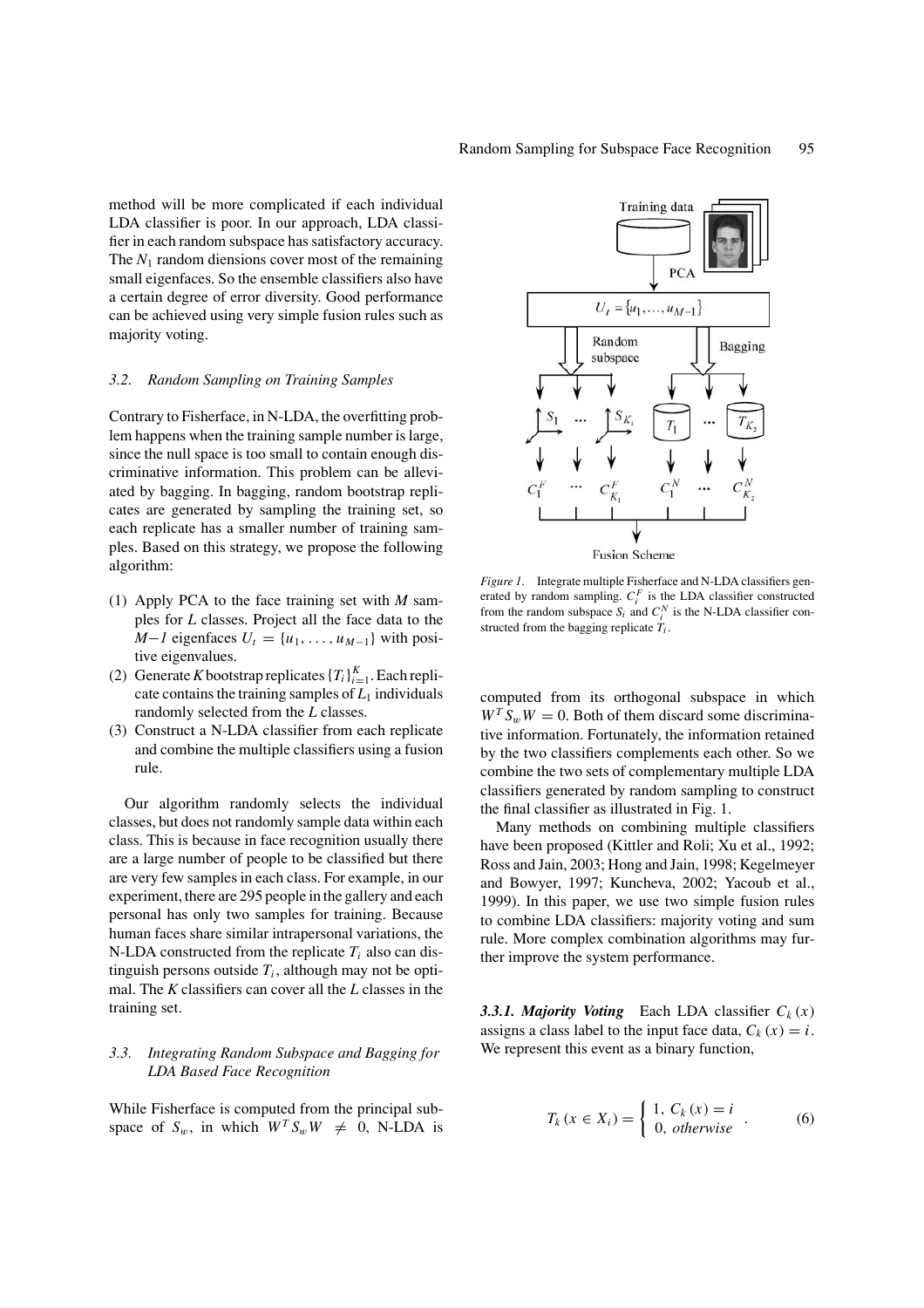# 96 *Wang and Tang*

By a majority voting, the final class is chosen as,

$$
\beta(x) = \arg \max_{X_i} \sum_{k=1}^{K} T_k \, (x \in X_i). \tag{7}
$$

**3.3.2. Sum Rule** We assume that  $P(X_i|C_k(x))$  is the probability that  $x$  belongs to  $X_i$  under the measure of LDA classifier  $C_k(x)$ . According to the sum rule, the class for the final decision is chosen as,

$$
\beta(x) = \arg \max_{X_i} \sum_{k=1}^{K} P(X_i | C_k(x))
$$
 (8)

 $P(X_i|C_k(x))$  can be estimated from the output of the LDA classifier. For LDA classifier  $C_k(x)$ , the center  $m_i$ of class *Xi* , and input face data *x* are projected to LDA vectors  $W_k$ ,

$$
w_k^i = W_k^T m_i \tag{9}
$$

$$
w_k^x = W_k^T x \tag{10}
$$

 $P(X_i|C_k(x))$  is estimated as

$$
\hat{P}(X_i|C_k(x)) = \left(1 + \frac{(w_k^x)^T (w_k^i)}{\|w_k^x\| \cdot \|w_k^i\|}\right) / 2, \qquad (11)
$$

which has been mapped to [0,1].

### *3.4. Random Sampling of Parameters*

In this section, we consider the problem of subspace dimension parameter for LDA. In Wang and Tang (2004), we proposed a unified framework for subspace analysis. Here we give a brief description to help readers understand this paper, and details can be found in Wang and Tang (2004). In this framework, PCA and Bayesian subspace analysis can be viewed as intermediate steps of LDA, and LDA is performed in three steps:

- 1. Project face vectors to PCA subspace and adjust the PCA dimension (*dp*) to reduce most noise.
- 2. Apply Bayesian analysis in the reduced PCA subspace and adjust the dimension (*di*) of intrapersonal subspace to reduce the transformation difference.
- 3. Project all the face class centers onto the *di* intrapersonal eigenvectors, and then normalize the projections by intrapersonal eigenvalues to compute the whitened class centers. Apply PCA on the whitened



*Figure 2*. 3D parameter space. *dp*, *di* and *dl* are the dimensionality of PCA subspace, intrapersonal subspace, and LDA subspace.

class centers to compute a discriminant feature vector of dimensional *dl*. The face class is recognized using the *dl* discriminant features.

We could improve each step of subspace analysis by choosing the optimal subspace dimensions in 3D parameter space in Fig. 2. It is a trade-off on how much noise and transformation difference is excluded, and how much intrinsic difference is retained. In conventional subspace methods, the parameters are fixed or constrained to some local regions in Fig. 2. If the selected parameters are not appropriate for a particular data set, the recognition performance may be very poor. We expect to achieve better performance since now the parameters can be freely selected under this framework. However, in Wang and Tang (2004), optimal parameters are only empirically searched by experiments. It is time consuming and requires redesigning the parameters for different applications.

Following the random sampling framework, we construct multiple classifiers performing LDA in three steps. In each step, the subspace dimension is randomly selected. The multiple classifiers are integrated using majority voting. Some individual classifiers with inferior parameters will not seriously deteriorate the system performance because of the ensemble learning. Experiments show that the performance of the multiple classifiers system is close to the classifier with optimal parameters. So our system is more stable and we do not have to pursue the optimal parameters for a particular data set. It can be easily implemented in practice.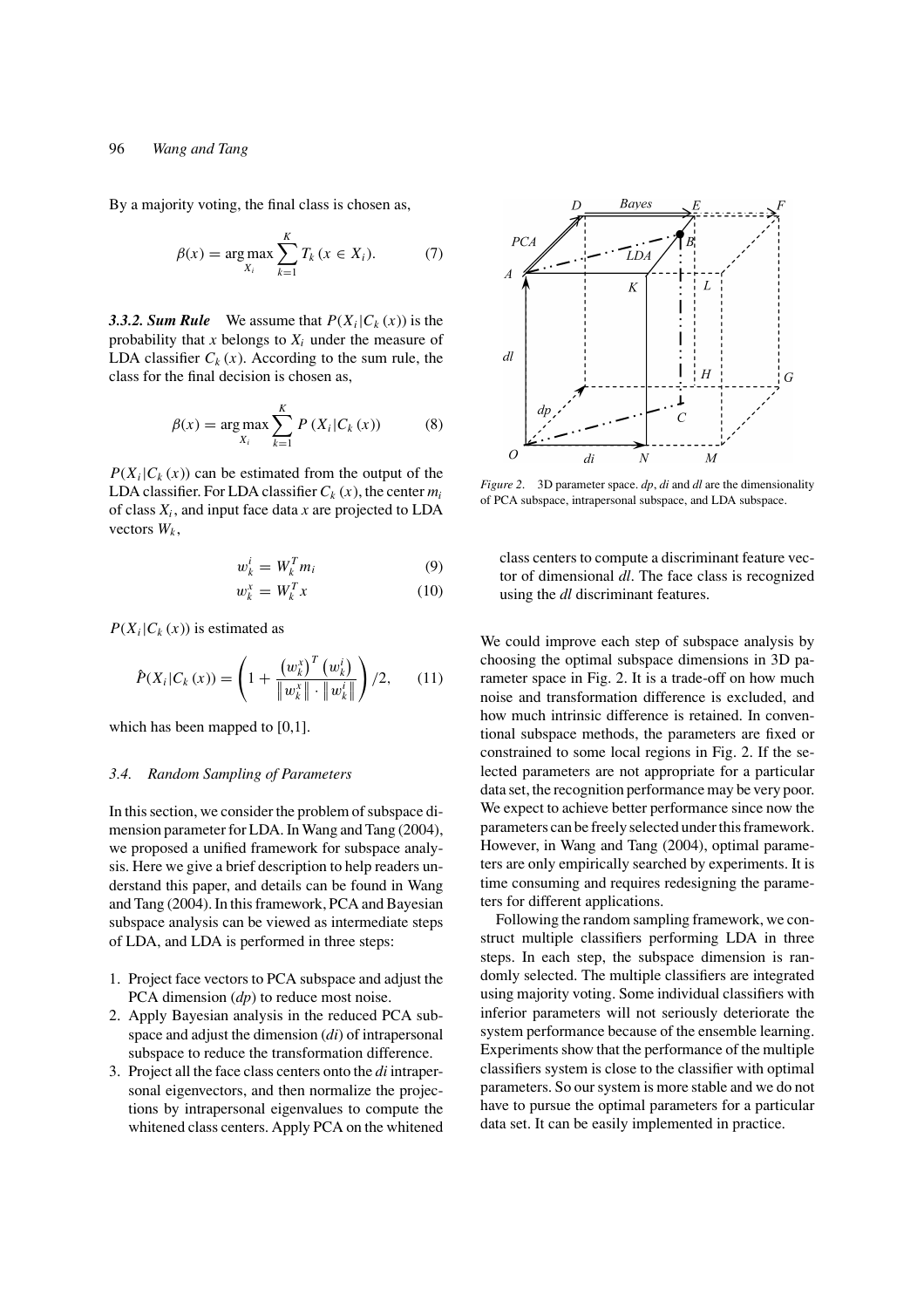# *3.5. Theoretical Analysis on the Random Sampling Framework*

A theoretical explanation on how bagging predictors work was given in Breiman (1996). In a similar way, we generalize this discussion to our random sampling framework including random subspace, bagging, and random sampling on parameters. We analyze how different random sampling strategies work in subspace face recognition.

Let  $x$  be a sample, and  $y$  be the corresponding class label or a score vector indicating the probabilities of *x* belonging to different classes,  $\beta(x, \Gamma)$ , where  $\Gamma = (T, S, \Omega)$ , is a single predictor (classifier) learnt from sample set *T*, in the feature space *S*, with parameter setting  $\Omega$ . If majority voting is used as the fusion rule,  $\beta(x, \Gamma)$  is the class label. If sum rule is used,  $\beta(x, \Gamma)$  is a score vector with  $(0 \dots 0 \, 1 \, 0 \dots 0)$  indi*i* cating that x belongs to class *i*. Here we assume that  $\beta(x, \Gamma)$  is a score vector. A set of different configurations  $\{\Gamma_k^{(B)} = (T_k^{(B)}, S_k^{(B)}, \Omega_k)\}\$  are generated by random sampling replicate  $T_k^{(B)}$  from the whole training set  $T^{(A)}$ , random subspace  $S_k^{(B)}$  from the whole feature space  $S^{(A)}$ , parameter  $\Omega_k$  from the parameter space. Aggregate individual predicators as

$$
\beta_B(x) = \frac{1}{K} \sum_{k=1}^{K} \beta\left(x, \Gamma_k^{(B)}\right) \approx E_{\Gamma^{(B)}}\left(\beta\left(x, \Gamma^{(B)}\right)\right),\tag{12}
$$

where  $E_{\Gamma^{(B)}}(\beta(x, \Gamma^{(B)}))$  is the expectation of  $\beta(x, \Gamma^{(B)})$ over  $\Gamma^{(B)}$ . Different configurations  $\{\Gamma_k^B\}$  are independently sampled based on an identical distribution. Take *x* to be a fixed input sample and *y* the desired output value, and we have

$$
E_{\Gamma^{(B)}}(y - \beta(x, \Gamma^{(B)}))^2 = y^2 - 2y E_{\Gamma^{(B)}}(\beta(x, \Gamma^{(B)})) + E_{\Gamma^{(B)}}(\beta^2(x, \Gamma^{(B)})).
$$
 (13)

Since

$$
E_{\Gamma^{(B)}}(\beta^2(x,\Gamma^{(B)})) \ge [E_{\Gamma^{(B)}}(\beta(x,\Gamma^{(B)}))]^2 = [\beta_B(x)]^2,
$$
\n(14)

Eq. (13) can derive

$$
E_{\Gamma^{(B)}}(y - \beta (x, \Gamma^{(B)}))^2 \ge (y - \beta_B(x))^2.
$$
 (15)

Thus we can get some observations and insights on how to improve subspace face recognition. The meansquared error of the combined classifier is smaller than the mean-squared error of  $\beta(x, \Gamma^{(B)})$  under random

sampled configuration  $\Gamma^{(B)}$ , averaged over  $\Gamma^{(B)}$ . How much improvement we can get depends on the difference between the two sides in (14). If  $\beta(x, \Gamma^{(B)})$  has large error diversity over  $\Gamma^{(B)}$ , significant improvement can be obtained by aggregating these classifiers. In Wang and Tang (2004), we have shown that the recognition accuracy has great variation choosing different subspace dimensionalities as parameters. When we do LDA in different random subspaces, we are actually extracting discriminative information in different portions of the face space. The subspace obtained by N-LDA on a training subset is optimal to recognize the people in that replicate, not necessarily optimal to the people in other replicates. So the classifiers obtained under our random sampling framework have large error diversity. Furthermore, because of the fact that LDA is sensitive to noise, a slight change on the configuration  $\Gamma^{(B)}$  may lead to different classifiers. Classifier aggregation may overcome the unstability problem of LDA to some extent.

However, it does not mean that we can arbitrarily design the random sampling strategy and expect it to work well in all the cases. Actually, we should compare the performance of  $\beta_B(x)$  with that of  $\beta(x, \Gamma^{(A)})$ instead of  $\beta(x, \Gamma^{(B)})$ .  $\Gamma^{(A)} = (T^{(A)}, S^{(A)}, \Omega)$  includes the whole training set and the whole feature space. If  $\beta(x, \Gamma^{(B)})$  is much worse than  $\beta(x, \Gamma^{(A)})$  and the error diversity is not large enough, the random sampling and aggregation strategy may even worsen the recognition accuracy. In our framework,  $\Gamma^{(B)}$  and  $\Gamma^{(A)}$  share the same parameter space. Without knowledge on the optimal parameters, random sampling on parameters can improve the overall system performance. In random subspace LDA and bagging N-LDA, the individual classifiers generated by random sampling are not much worse or even better than the original classifier using the whole training set in the whole feature space. This is because we correctly design the random sampling strategy according to different problems in LDA and N-LDA. Actually they are less sensitive to noise compared with the original classifier, although they have lost some features or training samples. The problem of LDA is that the training set is small relative to the high dimensional feature vector. Using a smaller feature vector by random sampling the feature space can improve the performance of  $\beta(x, \Gamma^{(B)})$ . In N-LDA, when the training set is very large, the null space is too small to contain enough discriminative information. Using only part of the training data,  $\beta(x, \Gamma^{(B)})$  might achieve even better performance than  $\beta(x, \Gamma^{(A)})$  using the entire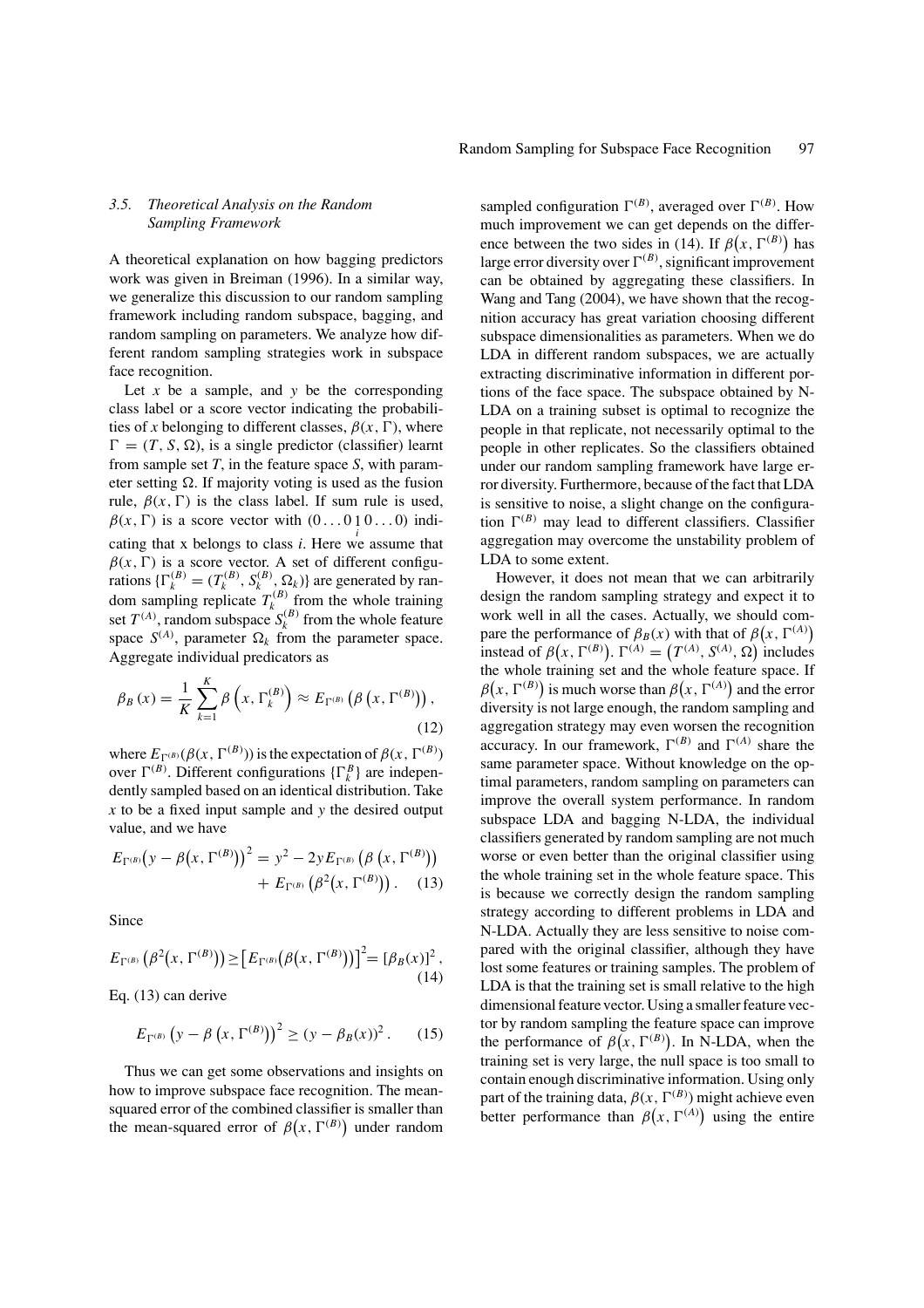training set. For comparison, it may not be a good strategy to apply bagging to LDA or apply random subspace to null space LDA. Although classifiers generated by random sampling still have large error diversity, they are much worse than the original classifier. In bagging, each replicate has a smaller number of training samples, and thus it makes the small sample problem even worse. Random subspace makes the null space of the within-class scatter matrix smaller. The above analysis will be further explained in our experiments.

# *3.6. Discussion on the Random Sampling Framework*

Our random sampling framework is proposed to overcome the overfitting problem and the difficulty of selecting optimal parameters in subspace face recognition. It can be further improved in several aspects. First, the current framework assumes that the face intrapersonal variation has a Gaussian distribution. It works well on the data set without very large intrapersonal variations as shown in the experiments. However, under large pose, illumination changes or occlusion, the manifold of the face intrapersonal variation may be too complicated to be modeled as a single Gaussian distribution. In this case, all the subspace methods based on a single Gaussian model may fail. One possible solution is to extend the current framework to Gaussian mixture models. More detailed discussion can be found in Wang and Tang (2005).

Another problem with the current approach is that we randomly select the classifiers without much consideration on the error diversity. An extra step of classifier selection, for example, using a validation set to measure the classifier error diversity and clustering classifiers based on error diversity, may further improve the system performance (Roli et al., 2001). Finally, the random sampling framework achieves higher and more stable recognition accuracy at higher computational cost. This may become a problem in some online application requiring high speed.

### *3.7. Integration of Multiple Features*

Zhao et al. (2003) pointed out that both face holistic features and local features are critical for recognition and have different contributions. We apply this random sampling LDA approach to the integration of multiple features including shape, texture, and Gabor responses.



*Figure 3*. Face graph model.

A face graph containing 35 fiducial points is designed as shown in Fig. 3. Using the method in Active Shape Model (Lanitis, 1997), we separate the face image into shape and texture. The shape vector  $\vec{V}_s$  is formed by concatenating the coordinates of the 35 fiducial points after alignment. Warping the face image onto a mean face shape, the texture vector  $\vec{V}_t$  is obtained by sampling intensity on the shape-normalized image. As described in Elastic Bunch Graph Matching (Wiskott et al., 1997), a set of Gabor kernels in five scales and eight orientations are convolved with the local patch around each fiducial point. The Gabor feature vector  $\vec{V}_g$  combines 35  $\times$  40 magnitudes of Gabor responses to represent the face local texture. The multi-feature multi-calssifier face recognition algorithm is then designed as following:

- Apply PCA to the three feature vectors respectively to compute the eigenvectors  $U_s$ ,  $U_t$ ,  $U_g$  and eigenvalues  $\lambda_i^s$ ,  $\lambda_i^t$ ,  $\lambda_i^g$ . All the eigenvectors with zero eigenvalues are removed.
- For each face image, project each kind of feature to the eigenvectors and normalize them by the sum of eigenvalues, such that they are in the same scale.

$$
\vec{w}_j = U_j^T \vec{V}_j / \sqrt{\sum \lambda_i^j}, \ (j = s, t, g). \tag{16}
$$

- Combine  $\vec{w}_t$ ,  $\vec{w}_s$ ,  $\vec{w}_g$  into a large feature vector.
- Apply the random sampling algorithm to the combined feature vector to generate multiple LDA classifiers.

While most other multi-feature integration systems are based on match score level or decision level by designing one classifier for each kind of feature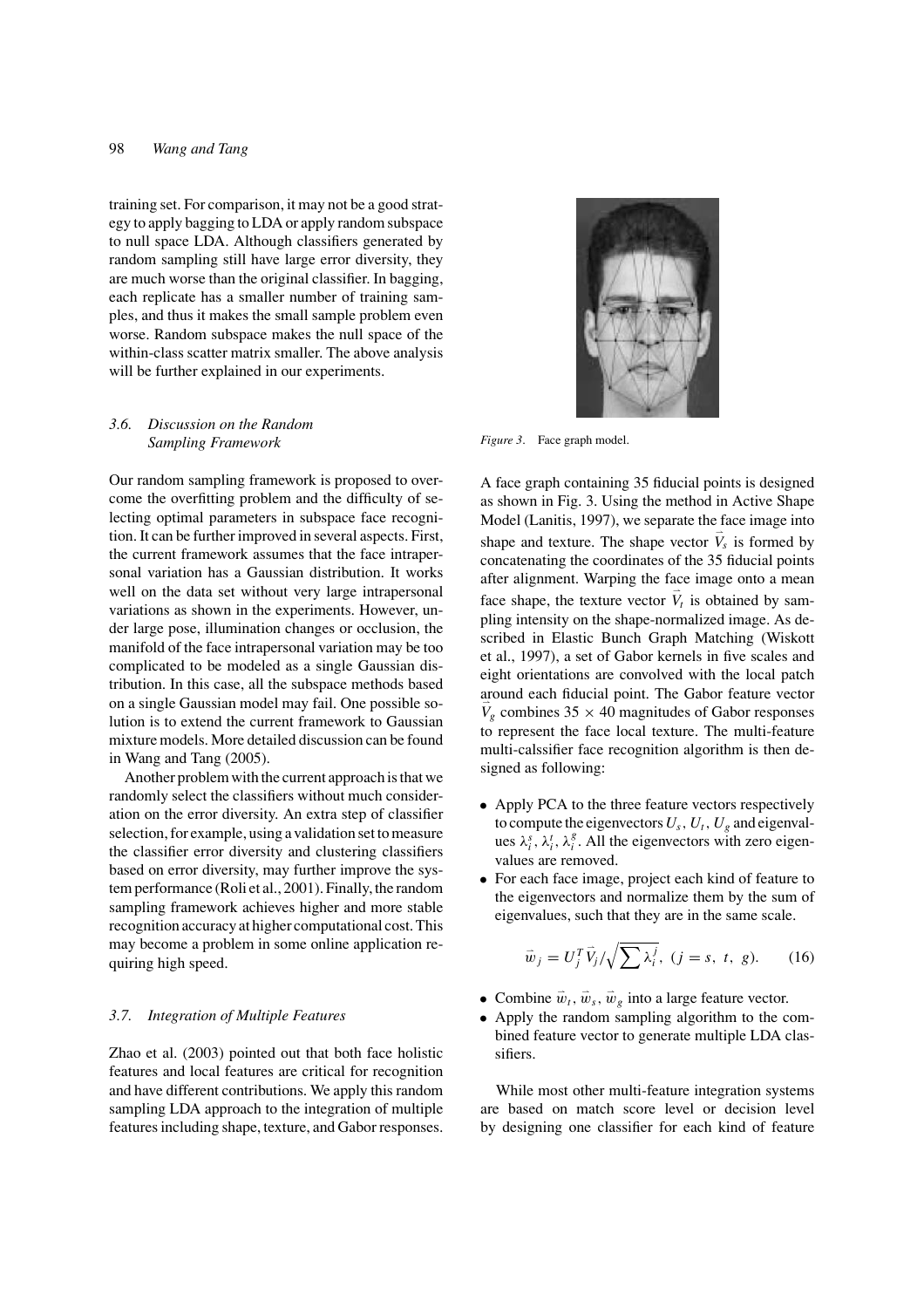(Ross and Jain, 2003; Hong and Jain, 1998), our integration approach starts from the feature level. Integration at feature level conveys the richest information, but it is more difficult because of two reasons. First, different kinds of features are incompatible in scale. Second, the new combined feature vector has a higher dimensionality and it will make the small sample size problem even worse. Our approach overcomes both problems.

#### **4. Experiments**

sampling.

We conduct experiments on the XM2VTS face database (Messer et al., 1999). There are 295 people, and each person has four frontal face images taken in four different sessions. Some examples are shown in Fig. 4. In our experiments, two face images of each face class are selected for training and reference, and the remaining two for testing. We adopt the recognition test protocol used in FERET (Phillips et al., 1998). All the face classes in the reference set are ranked. We measure the percentage of the "correct answer in top 1 match."

Different features are scaled by PCA normalization and the small sample size problem is resolved by random

#### *4.1. Random Subspace LDA*

We first compare random subspace LDA with the conventional Fisherface approach using the holistic feature. In preprocessing, the face image is normalized by translation, rotation, and scaling, such that the centers of two eyes are in fixed positions. A 46 by 81



*Figure 4*. Examples of face images in XM2VTS database taken in four different sessions.



*Figure 5*. Recognition accuracy of Fisherface classifier using different number of eigenfaces in the reduced PCA subspace.

mask removes most of the background. So the image space dimensionality is  $36 \times 81 = 3726$ . Histogram equalization is applied as photometric normalization.

Figure 5 reports the accuracy of a single LDA classifier constructed from the PCA subspace with different number of eigenfaces. Since there are 590 face images of 295 classes in the training set, there are 589 eigenfaces with non-zero eigenvalues. According to the Fisherface (Wang and Tang, 2004), the PCA subspace dimension should be *M*−*L* = 295. However, the result shows that the accuracy is only 79% using a single Fisherface classifier constructed from 295 eigenfaces, because this dimension is too high for the training set. We observe that LDA classifier has the best accuracy 92.88% when the PCA subspace dimension is set at 100. So for this data set 100 seems to be a suitable dimension to construct a stable LDA classifier. In the following experiments, we choose 100 as the dimension of random subspaces to construct the multiple LDA classifiers.

First, we randomly select 100 eigenfaces from 589 eigenfaces with nonzero eigenvalues. The result of combining 20 LDA classifiers using majority voting is shown in Fig. 6. With random sampling, the accuracy of each individual LDA classifier is low, between 50% and 70%. Using majority voting, the weak classifiers are greatly enforced, and 87% accuracy is achieved. This shows that LDA classifiers constructed from different random subspaces are complementary of each other. In Fig. 7, as we increase the classifier number *K*, the accuracy of the combined classifier improves, and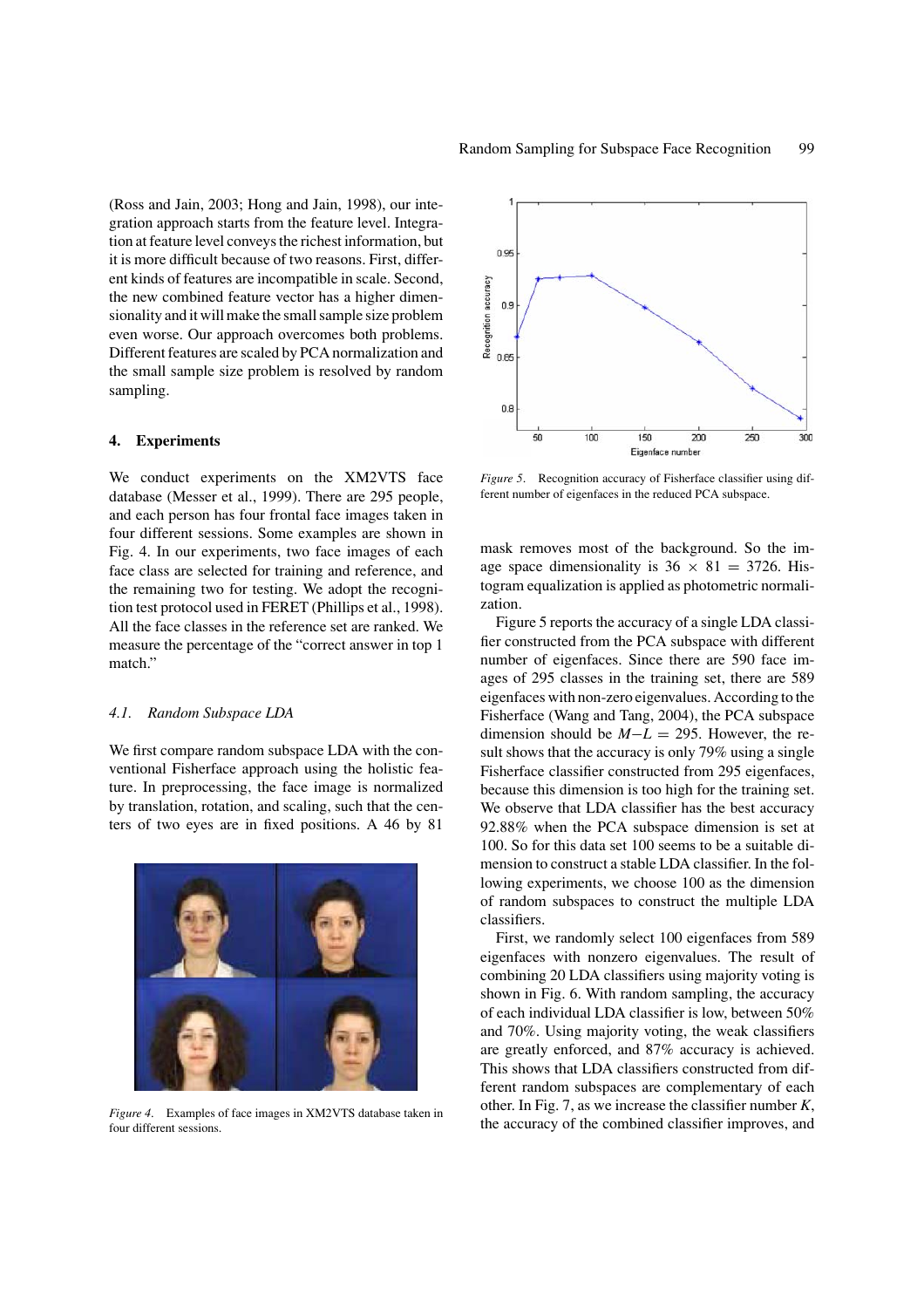

*Figure 6*. Recognition accuracy of combing 20 LDA classifiers constructed from random subspaces using majority voting. Each random subspace randomly selects 100 eigenfaces from 589 eigenfaces with non-zero eigenvalues.



*Figure 7*. Accuracy of combining different number of LDA classifiers constructed from random subspaces using majority voting. Each random subspace randomly selects 100 eigenfaces from 589 eigenfaces with non-zero eigenvalues.



*Figure 8*. Recognition accuracy of combing 20 LDA classifiers constructed from random subspaces using majority voting and the sum rule. For each 100 dimensional random subspace, the first 50 dimensions are fixed as the 50 largest eigenfaces, and another 50 dimensions are randomly selected from the remaining 539 eigenfaces with non-zero eigenvalues.

even becomes better than the highest accuracy in Fig. 5. Although increasing classifier number and using more complex combining rules may further improve the performance, it will increase the system burden.

A better approach to improve the accuracy of the combined classifier is to increase the performance of each individual weak classifier. To improve the accuracy of each individual LDA classifier, as illustrated in Section 3.1, in each random subspace, we fix the first 50 dimensions as the 50 largest eigenfaces, and randomly select another 50 dimensions from the remaining 539 eigenfaces. As shown in Fig. 8, individual LDA classifiers are improved significantly. They are similar to the LDA classifier based on the first 100 eigenfaces. This shows that  $\{u_{51}, \ldots, u_{100}\}$  are not necessarily more discriminative than those smaller eignefaces. These classifiers are also complementary of each other, hence much better accuracy is achieved when they are combined. In Table 1, we run the random sampling algorithm 10 times on the same training set and testing set, and then compute the accuracy means and

*Table 1*. Recognition accuracy of combining LDA classifiers using different number (*K*) of random subspaces (sum rule). In each random subspace, the first 50 dimensions are fixed as the 50 largest eignfaces, and another 50 dimensions are randomly selected from the remaining 593 eigenfaces with positive eigenvalues. We run ten times on the same training set and testing set, and record the accuracy means and variances.

| K        |        | 10     |        | 20     | 25     | 30     |
|----------|--------|--------|--------|--------|--------|--------|
| Mean     | 0.954  | 0.958  | 0.959  | 0.961  | 0.961  | 0.962  |
| Variance | 0.0133 | 0.0127 | 0.0094 | 0.0101 | 0.0068 | 0.0049 |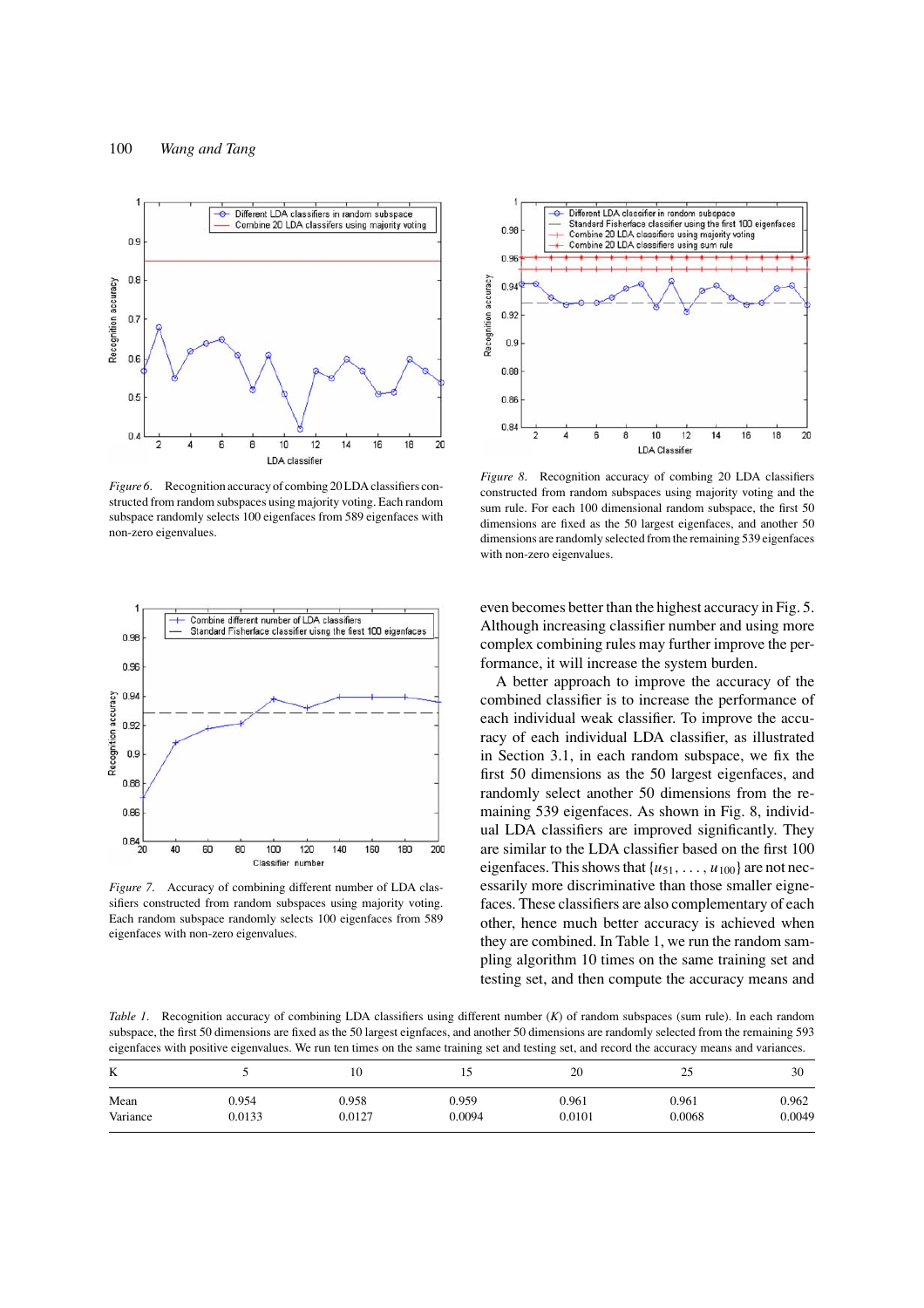

*Figure 9*. Recognition accuracy of combining 20 N-LDA classifiers from random subspaces.

variances. Using more random subspaces, the accuracy is higher and more stable.

We also apply random subspace to N-LDA. Similar to the method in Section 3.1, the random subspaces with dimension  $D(295 < D < 590)$  are generated from PCA subspace and a N-LDA classifier is constructed from each random subspace. As shown in Fig. 9, there is no improvement in recognition performance. When the random subspace dimensionality *D* is low, the null space dimension (*D*-295) is small, so the recognition accuracy drops greatly.



*Figure 10*. Recognition accuracy of combining 20 N-LDA classifiers constructed from bagging replicates using majority voting and sum rule. Each replicate contains 150 training people.

*Table 2*. Recognition accuracy of combining N-LDA classifiers using different number (*K*) of bagging replicates (sum rule). We run ten times on the same training set and testing set, and record the accuracy means and variances.

|          | ৲      | 10     | 15    | 20    | 25    | 30    |
|----------|--------|--------|-------|-------|-------|-------|
| Mean     | 0.929  | 0.934  | 0.942 | 0.956 | 0.951 | 0.961 |
| Variance | 0.0120 | 0.0109 | 0.097 | 0.009 | 0.036 | 0.027 |

#### *4.2. Bagging LDA*

Figure 10 reports the performance of bagging based N-LDA. We generate 20 replicates and each replicate contains 150 people for training. As expected, the individual N-LDA classifier constructed from each replicate is less effective than the original classifier trained on the full training set. However, when the multiple classifiers are combined, the accuracy is significantly improved, and becomes much better than the original N-LDA. Table 2 reports performance of bagging based N-LDA using different number of replicates, but fixing training sample number in each replicate as 300. Similar to results in Table 1, the results are more stable using a relatively large number of replicates.

We also study using bagging to improve Fisherface classifiers. The PCA subspace is spanned by the 100 largest eigenfaces and 20 replicates are generated. The accuracies with the replicate containing different number of people are shown in Fig. 11. As expected, the combined classifier shows no improvement over the original Fisherface classifier.



*Figure 11*. Recognition accuracy of combining 20 Fisherface classifiers constructed from bagging replicates containing different number (*L*) of people for training. The PCA space is spanned by 100 largest eigenfaces. The combining rule is majority voting.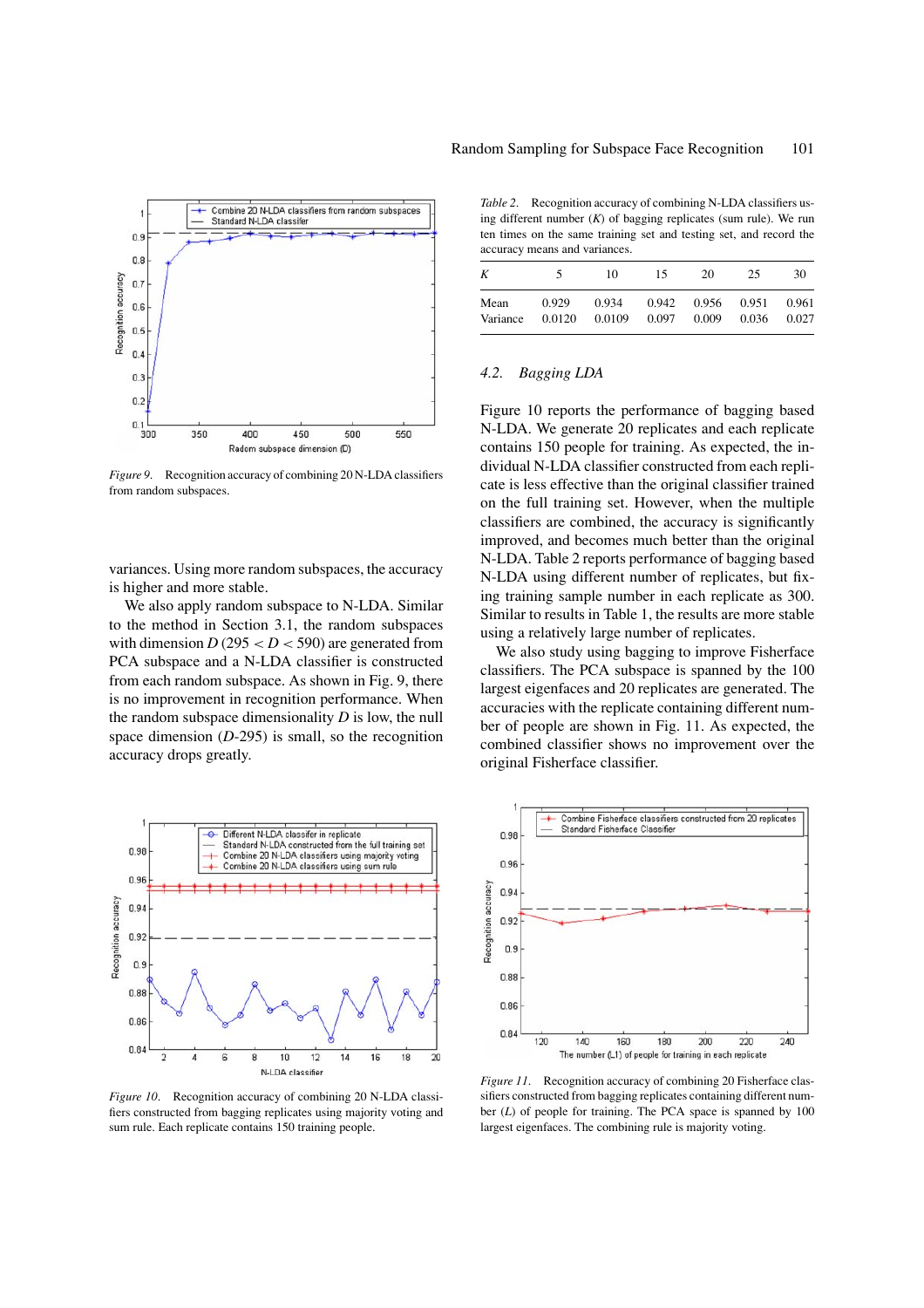# 102 *Wang and Tang*

*Table 3*. Compare random sampling based LDA with conventional methods. R-LDA (1): random subspace based Fisherface; R-LDA (2): bagging based N-LDA; R-LDA (3): unified subspace analysis by random sampling on parameter space. R-LDA (4): integration of random sampling on feature space, training samples and parameter space.

| Feature                      | Method          | Accuracy $(\% )$ |  |  |
|------------------------------|-----------------|------------------|--|--|
| Holistic feature             | Eigenface       | 85.59            |  |  |
|                              | Fisherface      | 92.88            |  |  |
|                              | <b>Bayes</b>    | 92.71            |  |  |
|                              | $R-LDA(1)$      | 96.10            |  |  |
|                              | $R-LDA(2)$      | 95.59            |  |  |
|                              | $R-LDA(3)$      | 97.12            |  |  |
|                              | $R-LDA(4)$      | 98.47            |  |  |
| Texture                      | Euclid distance | 85.76            |  |  |
| Shape                        | Euclid distance | 49.50            |  |  |
| Gabor                        | <b>EBGM</b>     | 95.76            |  |  |
| Integration of multi-feature | $R-LDA(4)$      | 99.83            |  |  |

Integrating the multiple Fisherface classifiers generated by random subspace and N-LDA classifiers generated by bagging, the recognition accuracy can be further improved. We combine 10 Fisherface classifiers constructed from random subspaces and 10 N-LDA classifiers constructed from bagging replicates, and get an even better result as shown in Table 3.

# *4.3. Unified Subspace Analysis Based on Random Sampling in Parameter Space*

In this section, we discuss the experiment on random sampling in the parameter space. We still use the holistic feature as in Section 4.1 and 4.2. Figure 12 plots the recognition accuracy of combining 20 LDA classifiers random sampling in the parameter space. As described in unified subspace analysis (Wang and Tang, 2004), for each classifier we perform LDA by three steps, but randomly select the subspace dimension in each step. Choosing different parameters, the LDA classifiers have great variation. That explains the importance of parameter selection in LDA. With inferior parameters, the accuracy of LDA is even lower than 50%. However, in our random sampling framework, the inferior parameter selection does not affect the system performance much. The result of combining 20 LDA classifiers is even better than the best LDA classifier with good parameters. So the random sampling framework successively boosts the system performance and solves the parameter selection problem.

### *4.4. Integration of Multiple Features*

In Table 3, we report the recognition accuracy of integrating shape, texture, and Gabor features using



*Figure 12.* Recognition accuracy of combining 20 LDA classifiers random sampling in the parameter space.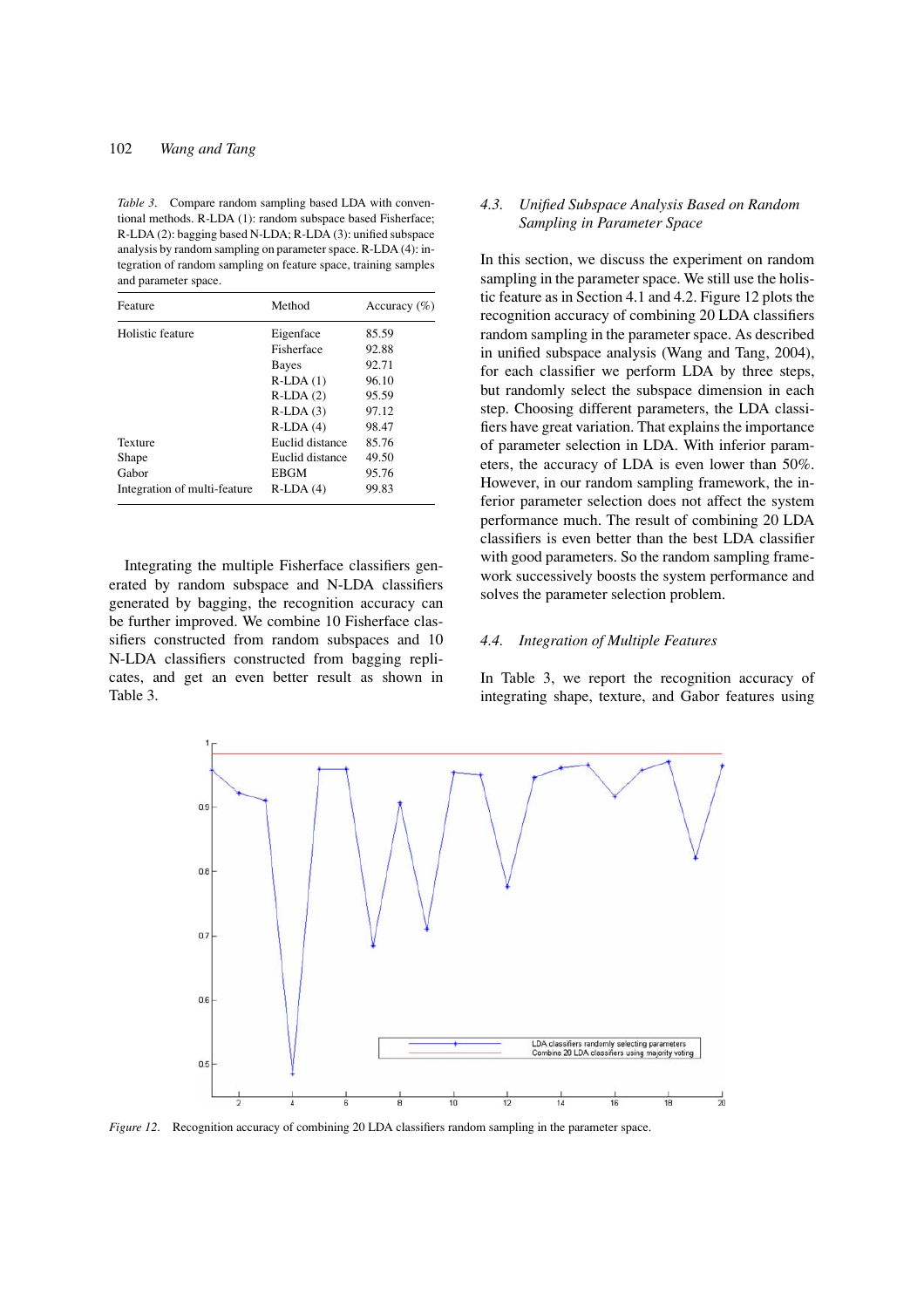random sampling LDA. Combining 20 classifiers using the sum rule, we achieve 99.83% recognition accuracy. For 590 testing samples, it misclassifies only one! For comparison, we also compute the accuracies of some conventional face recognition approaches in Table 3. Eigenface (Turk and Pentland, 1991), Fisherface (Wang and Tang, 2004), and Bayesian analysis (Moghaddam et al., 2000) are three subspace face recognition approaches based on holistic feature. Elastic Bunch Graph Matching as described in (Wiskott et al., 1997) uses the correlation of Gabor features as similarity measure. Experiments clearly demonstrate the superiority of our new algorithm.

# **5. Conclusion**

Face recognition is a challenging pattern recognition problem. Most previous researches focus on pursuing a single optimal classifier. In this paper, we suggest an alternative approach based on ensemble learning, i.e. using multiple classifiers to solve the complex problem. We develop a robust face recognition system by randomly sampling feature space, training samples, and parameter space. In this paper, our discussion focuses on the LDA method, however, the random sampling framework can also be extended to other subspace methods based on similar consideration. In this study, we use the simplest fusion rules to combine multiple LDA classifiers and achieve notable improvement. Many more complex combination algorithms (Kittler and Roli) have been proposed. They may further improve the performance. Using random subspace, a large set of LDA classifiers can be generated. Instead of combining them directly, it is helpful to select a small set of complementary LDA classifiers with high accuracy for combination. This is a direction for our further study.

### **Acknowledgements**

The work described in this paper was fully supported by grants from the Research Grants Council of the Hong Kong Special Administrative Region and a joint grant (N CUHK409/03) from HKSAR RGC and China NSF. The work was done while all the authors are with the Chinese University of Hong Kong.

### **References**

Belhumeur, P.N., Hespanda, J., and Kiregeman, D. 1997. Eigenfaces vs. Fisherfaces: Recognition Using Class Specific Linear Projection. *IEEE Trans. on PAMI,* 19(7):711–720.

- Breiman, L. 1996. Bagging Predictors. *Machine Learning*, 24(2): 123–140.
- Chen, L., Liao, H., Ko, M., Liin, J., and Yu, G. 2000. A New LDAbased Face Recognition System Which can Solve the Samll Sample Size Problem. *Pattern Recognition*, 33(10): 1713–1726.
- Fukunnaga, K. 1991. Introduction to Statistical Pattern Recognition. Academic Press, second edition.
- Hong, L. and Jain, A.K. 1998. Integrating Faces and Fingerprints for Personal Identification. *IEEE Trans. on PAMI*, 20(12):1295– 1307.
- Kam Ho, T. 1999. Nearest Neighbour in Random Subspace. *Intelligent Data Analysis*, 3:191–209.
- Kam Ho, T. 1998. The Random Subspace Method for Constructing Decision Forests. *IEEE Trans. on PAMI*, 20(8):832–844.
- Kegelmeyer, W.P. and Bowyer, K. 1997. Combination of Multiple Classifier Using Local Accuracy Estimates. *IEEE Trans. on PAMI*, 19(4):405–410.
- Kittler, J. and Roli, F. (Eds):Multiple Classifier Systems.
- Kuncheva, L.I. 2002. Switching Between Selection and Fusion in Combining Classifiers: An Experiment. *IEEE Trans. on Systems, Man and Cybernetics, Part B*, 32(2).
- Kuncheva, L.I., Whitaker, C.J., Shipp, C.A., and Duin, R.P.W. 2001. Is Independence Good for Combining Classifiers? *Proc. of ICPR*, 2:168–171.
- Lanitis, A., Taylor, C.J., and Cootes, T.F. 1997. Automatic Interpretation and Coding of Face Images Using Flexible Models. *IEEE Trans. on PAMI*, 19(7):743–756.
- Lu, X. and Jain, A.K. 2003. Resampling for Face Recognition. *Proceedings of the 4th International Conference on Audio- and Video-Based Personal Authentication*. Guildford, UK, pp. 869– 877.
- Messer, K., Matas, J., Kittler, J., Luettin, J., and Maitre, G. 1999. XM2VTSDB: The Extended M2VTS Database. *Proceedings of International Conference on Audio- and Video-Based Person Authentication*, pp. 72–77.
- Moghaddam, B., Jebara, T., and Pentland, A. 2000. Bayesian Face Recognition. Pattern Recognition, 33:1771–1782.
- Monn, H. and Phillips, P.J. 1998. Analysis of PCA-Based Face Recognition Algorithms. *Empirical Evaluation Techniques in Computer Vision*, Bowyer, K.W. and Phillips, P.J. (eds.), *IEEE Computer Society Press*, Los Alamitos, CA.
- Phillips, P.J., Moon, H., Rizvi, S.A., and Rauss, P.J. 1998. The FERET Evaluation. In *Face Recognition: From Theory to Applications*, Wechsler, H., Phillips, P.J., Bruce, V., Soulie, F.F., and Huang, T.S. (eds.), Berlin: Springer-Verlag.
- Roli, F., Giacinto, G., and Vernazza, G. 2001. Methods for Designing Multiple Classifier Systems. In *Proceedings of the Second International Workshop on Multiple Classifier Systems*, pp. 78–87.
- Ross, A. and Jain, A. 2003. Information Fusion in Biometrics.*Pattern Recognition Letters*, 24:2115–2125.
- Swets, D., Weng, J. 1996. Using Discriminant Eigenfeatures for Image Retrieval. *IEEE Trans. on PAMI*, 16(8):831–836.
- Turk, M. and Pentland, A. 1991. Face recognition using eigenfaces. *Proceedings of IEEE, CVPR*, Hawaii, pp. 586–591.
- Wang, X. and Tang, X. 2005. Subspace Analysis Using Random Mixture Models. In *Proceedings of IEEE International Conference on Computer Vision and Pattern Recognition*.
- Wang, X. and Tang, X. 2004. Dual-Space Linear Discriminant Analysis for Face Recognition. *In Proceedings of IEEE International Conference on Computer Vision and Pattern Recognition*. Washington, DC, USA, pp. 564–569.